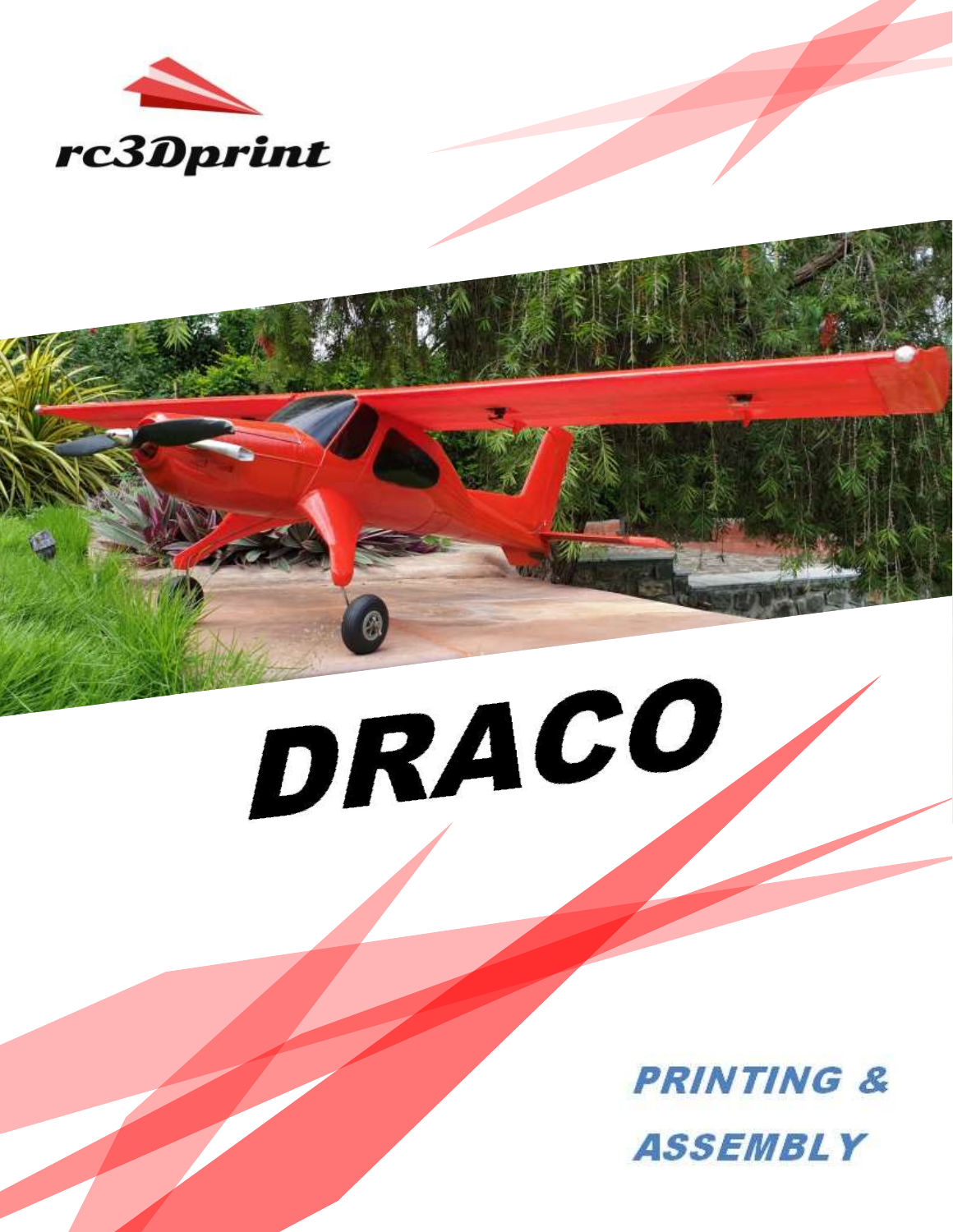# THANK YOU

Thank you for purchasing the Draco. These models take many hours of work to make available to you so please don't share the STL files with others. Send them to www.rc3print.com so they can purchase them at a reasonable price. This enables us to keep making improvements and bring you new aircraft.

This document aims to help you print and assemble your aircraft. Our designs are made to be simple "print and glue builds". If you follow the instruction you will end up with a beautiful flying machine. That being said 3D printers often have many differences so you may need to tweak settings to get the best results.

As you are printing and assembling the model yourself we take no liability for damage or loss resulting from your use of these files. Please fly responsibly and follow all local laws. Share your flights on instagram and tag  $@rc3$  dprint for discount codes on future orders.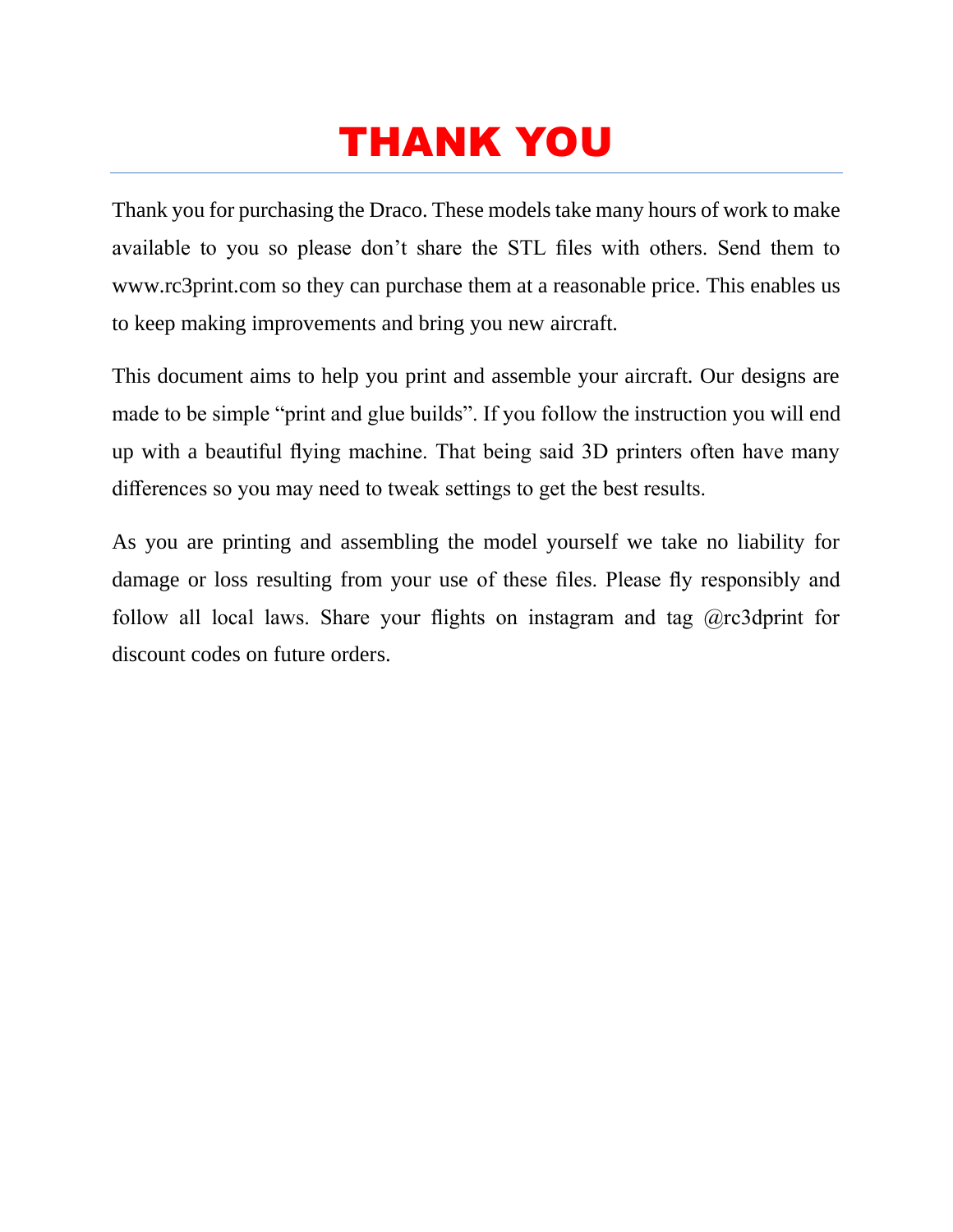# PARTS LIST

- 1. Motors x 1 3548 (minimum) or larger Brushless Motor. (Static Thrust should  $> 1500$ gm).
- 2. 60 amp ESC (minimum).
- 3. LIPO 3S/4s battery minimum.
- 4. 1 x Propellers.
- 5. 6 Channel radio kit.
- 6.  $6 \times 9g$  servo + servo extensions.
- 7. 12mm\*12mm (0.5mm-1mm thick wall )Square Aluminum Hollow.
- 8. 5mm\*1m Cf Hollow Tube.
- 9. 8 x "servo size" screws for mounting motor
- 10.2m of piano wire for control rod.
- 11. 2mm-3mm thick spring steel wire for landing gear. (You Can also Use Wire Cloth hanger of reasonable stiffness)
- 12.CA glue

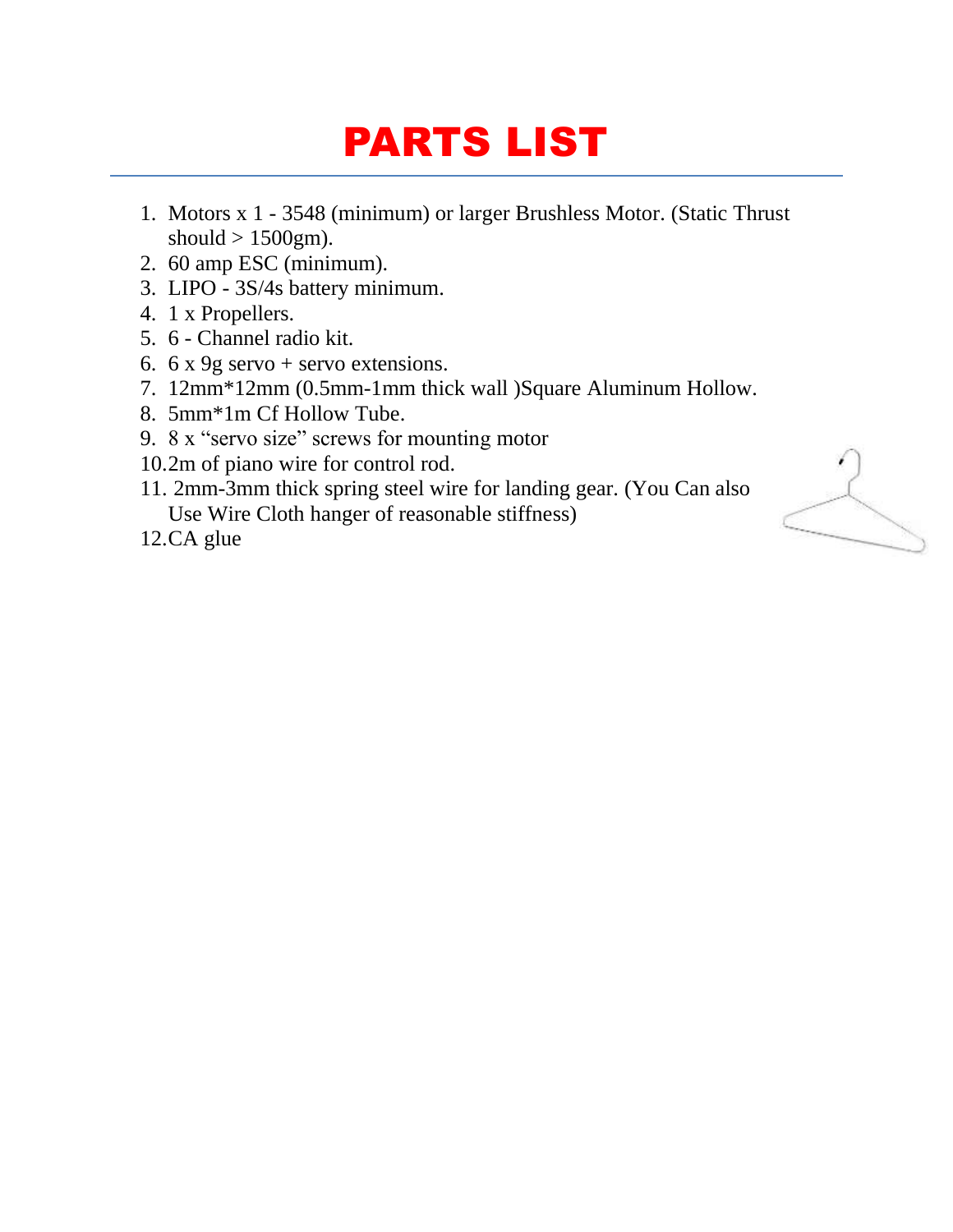### INCLUDED STL FILES



**Side View** 

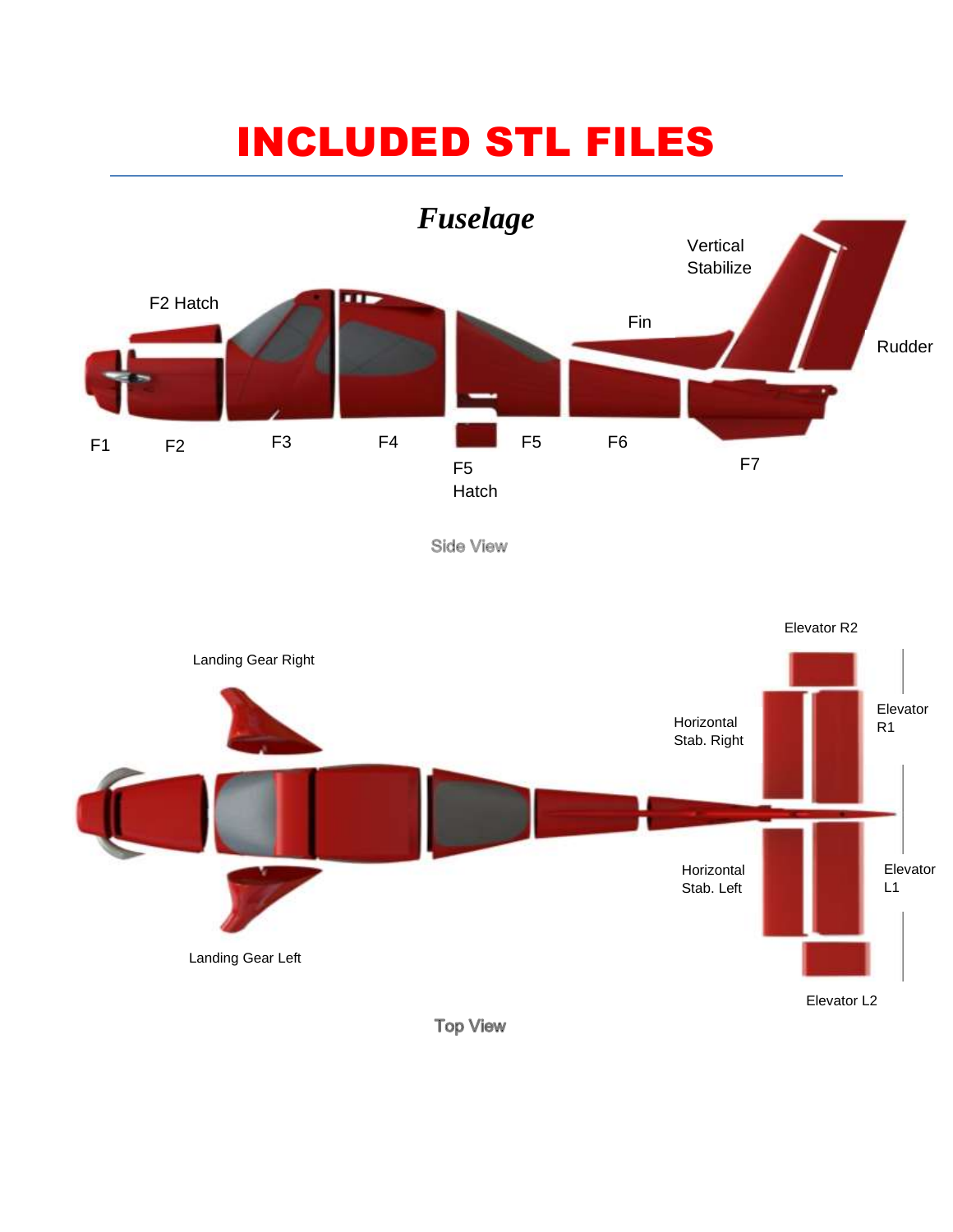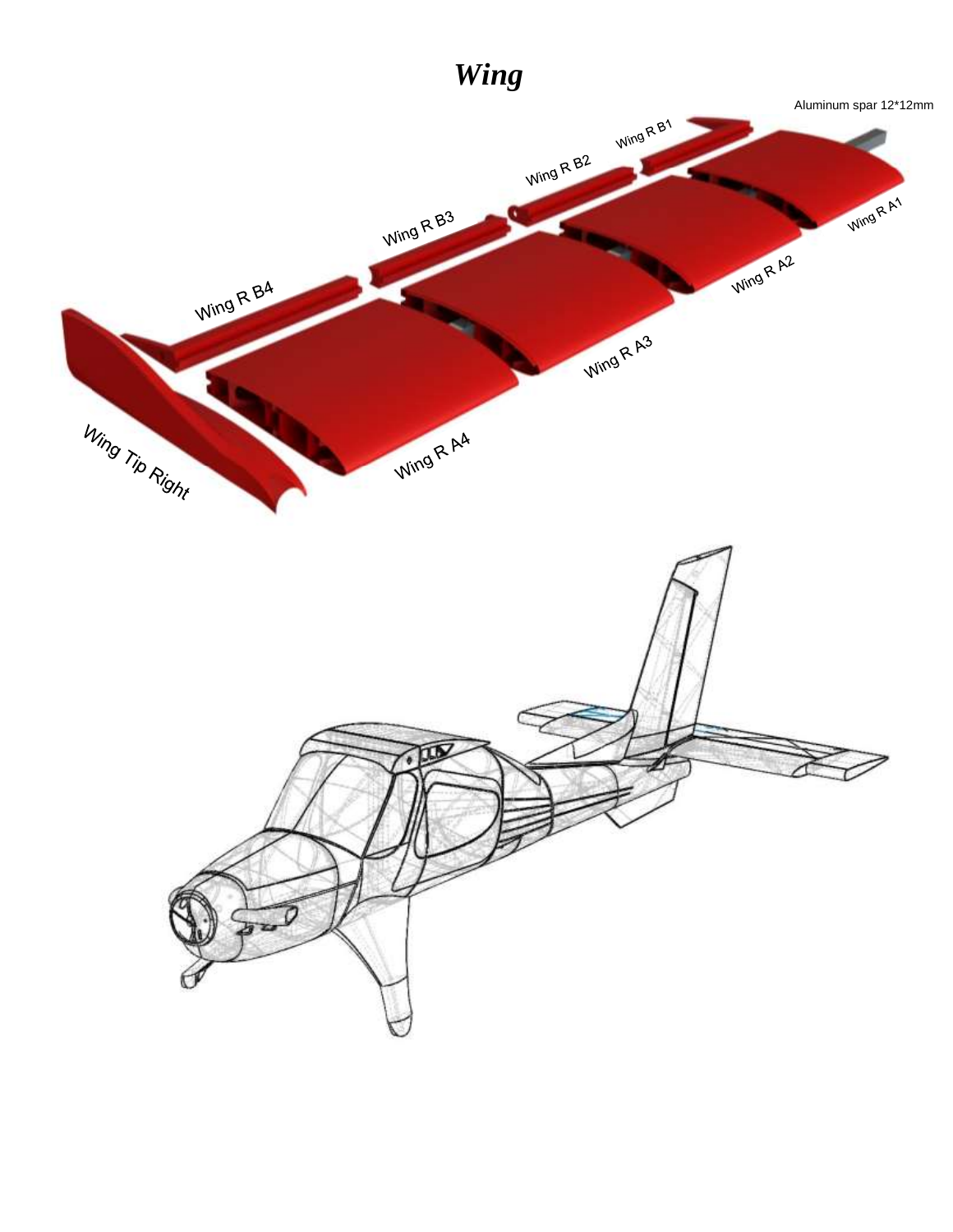# SPECIFICATIONS





- **Wing Span: 1400mm**
- **Flying Weight (2200mAh 4S): 1600gm**
- **Wing Loading:**
- **Channels: 5 Channel**  Diff. Throttle/Aileron/ Elevator/Rudder/Flaps.
- **Centre of Gravity: 6.6cm behind leading (Exactly on the Main Wing Spar)**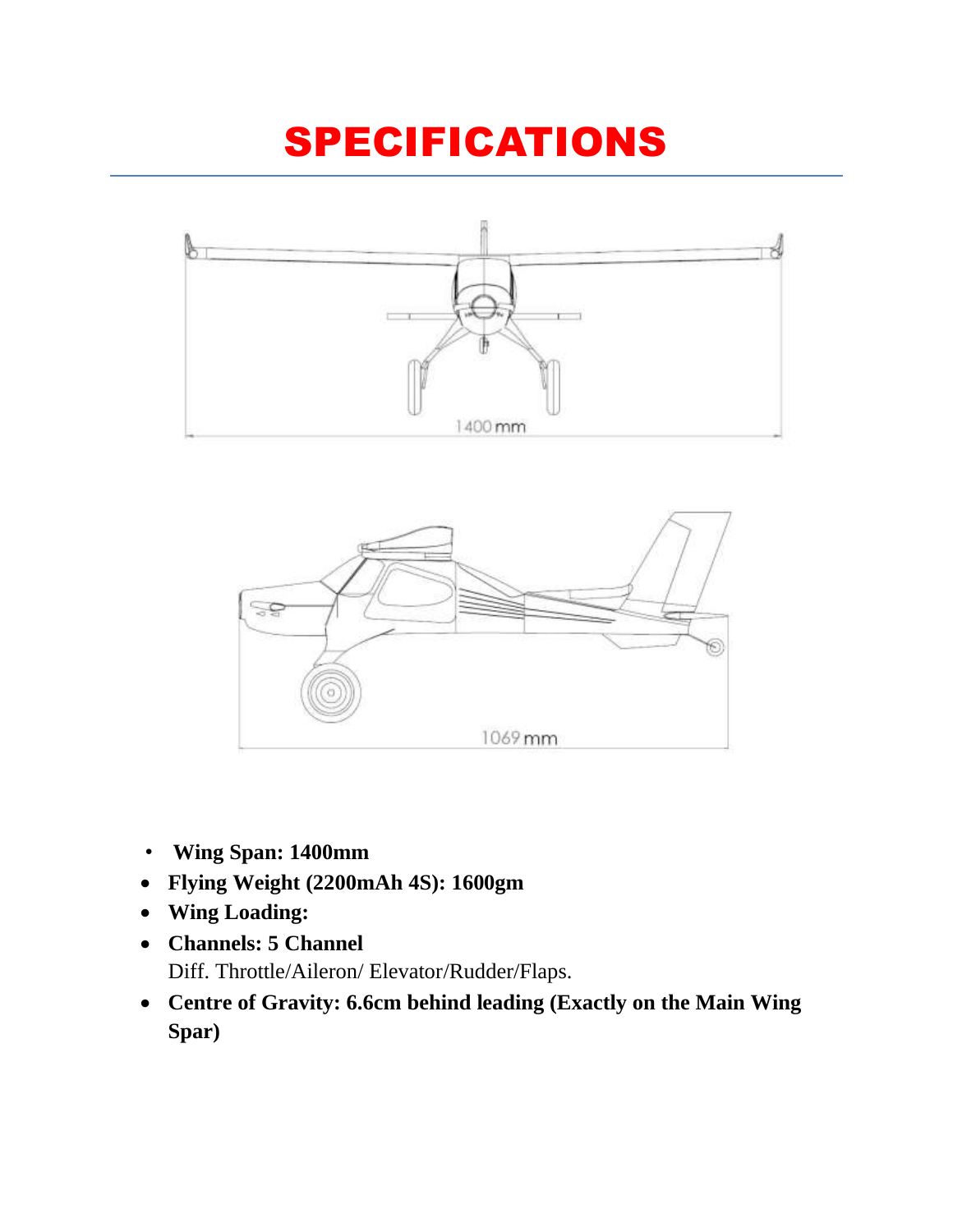### PRINTING PROFILES

Please save the following two profiles in Cura, ready to be used as required for the selected parts to be printed.

| <b>Layer Height</b>                        | $0.2$ mm - $0.25$ mm   |
|--------------------------------------------|------------------------|
| Line Width                                 | 0.4mm                  |
| <b>Wall Line Count</b>                     | 1                      |
| <b>Top/Bottom Layer</b>                    | O                      |
| <b>Z-Seam Alignment</b>                    | <b>Sharpest Corner</b> |
| Infill %*                                  | $0\%$                  |
| <b>Printing Temperature</b>                | 220-230 C              |
| <b>Build Plate Temperature</b>             | 60 C                   |
| <b>Print Speed</b>                         | $50-60$ mm/s           |
| <b>Retraction</b>                          | Yes                    |
| <b>Extra Retraction Prime</b><br>amount    | $0.3$ mm $3$           |
| <b>Cooling fan</b>                         | 30%                    |
| <b>Supports **</b>                         | Nο                     |
| <b>Build Plate Adhesion</b>                | Brim 5-10mm            |
| <b>Union Overlapping</b><br><b>Volumes</b> | <b>Untick the Box</b>  |
| <b>Surface Mode</b>                        | <b>Surface</b>         |

### **PLA Profile 1 (Surface) PLA Profile 2 (Body)**

| <b>Layer Height</b>                        | $0.2$ mm - $0.25$ mm          |
|--------------------------------------------|-------------------------------|
| <b>Line Width</b>                          | 0.4mm                         |
| <b>Wall Line Count</b>                     | 1                             |
| <b>Top/Bottom Layer</b>                    | 4                             |
| Z-Seam Alignment                           | <b>Sharpest Corner</b>        |
| Infill $%$ $*$                             | $0\%$                         |
| <b>Printing Temperature</b>                | 220-230 C                     |
| <b>Build Plate Temperature</b>             | 60 C                          |
| <b>Print Speed</b>                         | $50-60$ mm/s                  |
| <b>Retraction</b>                          | Yes                           |
| <b>Extra Retraction Prime</b><br>amount    | $0.3$ mm $^3$                 |
| <b>Cooling fan</b>                         | 30%                           |
| Supports **                                | Nο                            |
| <b>Build Plate Adhesion</b>                | Brim 5-10mm                   |
| <b>Union Overlapping</b><br><b>Volumes</b> | <b>Tick the Box (Default)</b> |
| <b>Surface Mode</b>                        | <b>Normal (Default)</b>       |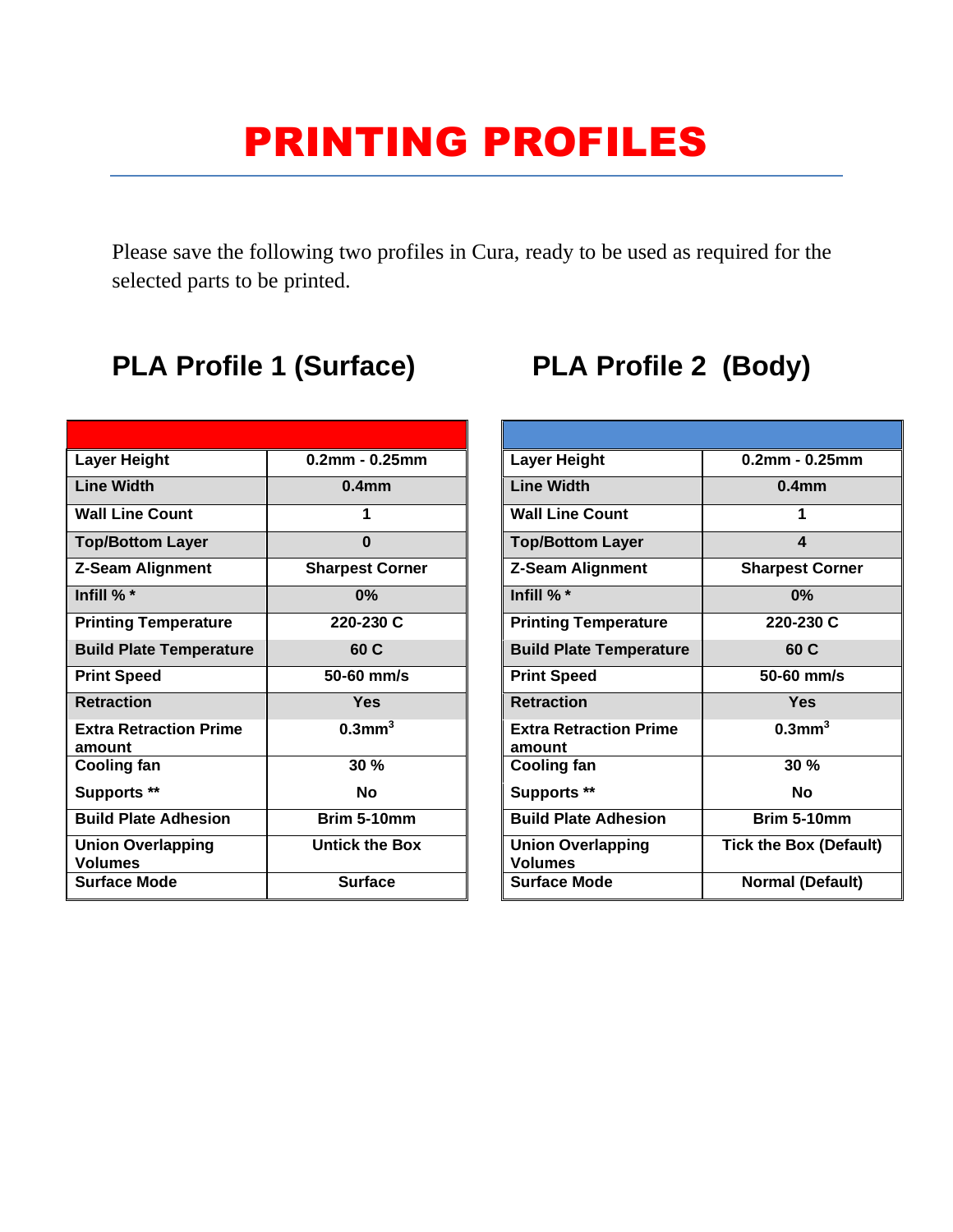### ASSEMBLY

1. THE ELEVATOR IS ASSEMBLED IN PLACE, DON'T GLUE IT TOGETHER PRIOR TO ASSEMBLY.

2. THE AILERON-SERVOS EXTENSIONS SHOULD BE IN PLACE BEFORE GLUING THE WING TOGETHER.

3. THE AILERON NEEDS TO BE IN PLACE BEFORE GLUING THE WINGTIP ON.

4. DO NOT GLUE THE FUSALEGE SECTION (F1) BEFORE ATTACHING THE MOTOR

### **Fuselage**

- Glue together the sections of the fuselage starting from the Section F2 to F7. It is important to sand each surface to make sure the joins are strong.
- 12mm\*12mm Aluminum square tube slot is provided in the fuselage to align and strengthen fuselage.
- Glue the horizontal stabilizers into its place. Pass an 5mm CF rod through the horizontal Stabilizer (Optional)
- Make sure you take a moment to put them the right way round.
- Glue the vertical stabilizer into Place.
- Glue the Vertical Fin in Place.
- Assemble the Elevator 4 parts and glue them together.
- Drill through the indented circle of horizontal stab to allow 5mm tube to pass through it
- Align the elevator holes to the horizontal stabilizer holes and pass 5mm CF tube through all the holes.
- Place the vertical stabilizer and rudder align it and pass the CF tube through.
- Make sure you get enough movement of control surfaces before gluing the CF tube.
- Place and screw in your servo into the Servo Tray just Under the F5 Fuselage Section and feed the servo wire into the fuselage Center all the servos before gluing F5 Section Hatch. •Make sure you take a moment to put them the right way round.
- Landing gears are optional, you can glue together the legs on the fuselage and run a 3mm wire through the slot for reinforcement and add wheels directly on the wire
- Fill the slot with a strong epoxy.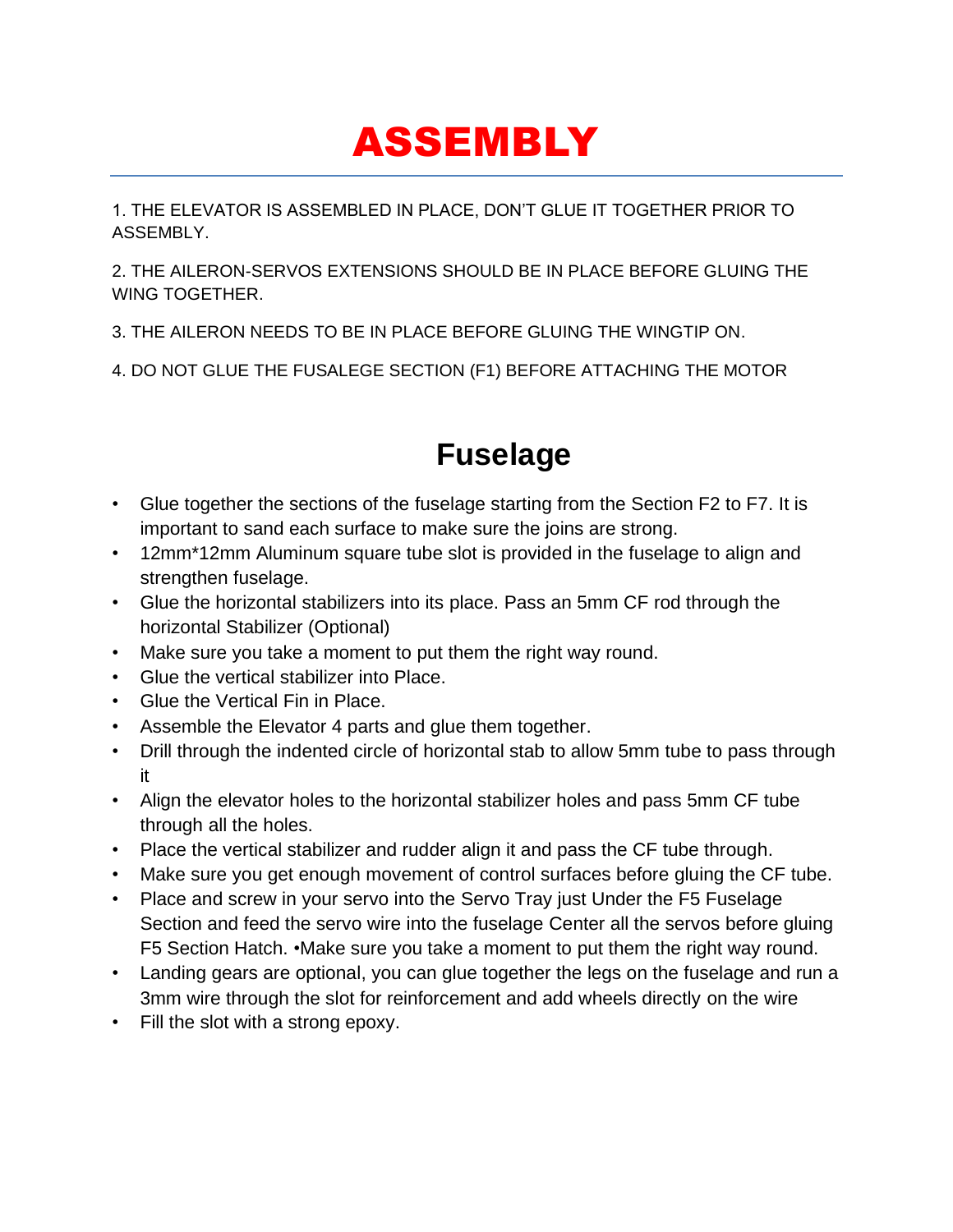### **Wing**

The wing Assembly consists of two half's right wing and left wing.

- Cut 2\*68cm Long Section od 12mm\*12mm Aluminum square tube.
- Mark 6cm on one side of the section leave that area as it will be inserted into the fuselage and start inserting wing sections **R A1**,**R A2**,**R A3**,**R A4** all these sections intersect into each other for better structural strength (sand or trim the ends if they do not intersect) glue the sections together once you confirm the sections are in correct order
- Sections **R B1**,**R B2**,**R B3**,**R B4** will be attached behind the 'A' Sections of wing as shown in figure 3.
- Glue Flaps **R F1** , **R F2** together and **R Al 1** , **R AL 2,**
- The flaps and ailerons now can be hinged with the main wing structure with the help of 5mm CF tubes.
- Check if they have desired movement.
- Glue the wing tip to the end.
- Same process applies to the other half of wing.

### **Final Checks**

- Line up your motor mounts on the front of the nacelle. The printed hole markers may not be in the right place, this is ok. Mark and drill your holes with a drill bit size suitable for whatever screws you are going to use to secure your motors. Glue the cowlings(F1) onto F2. With the motors in place connect up your
- Glue in place the servo linkages to the elevator and ailerons. Hook up the servo linkages in the usual way. I usually use a dab of hot glue to secure the servos in place.
- Check all links and motor mount is secured
- CG Position is under the main wing spar please make sure the aircraft is well balanced before going for a test flight.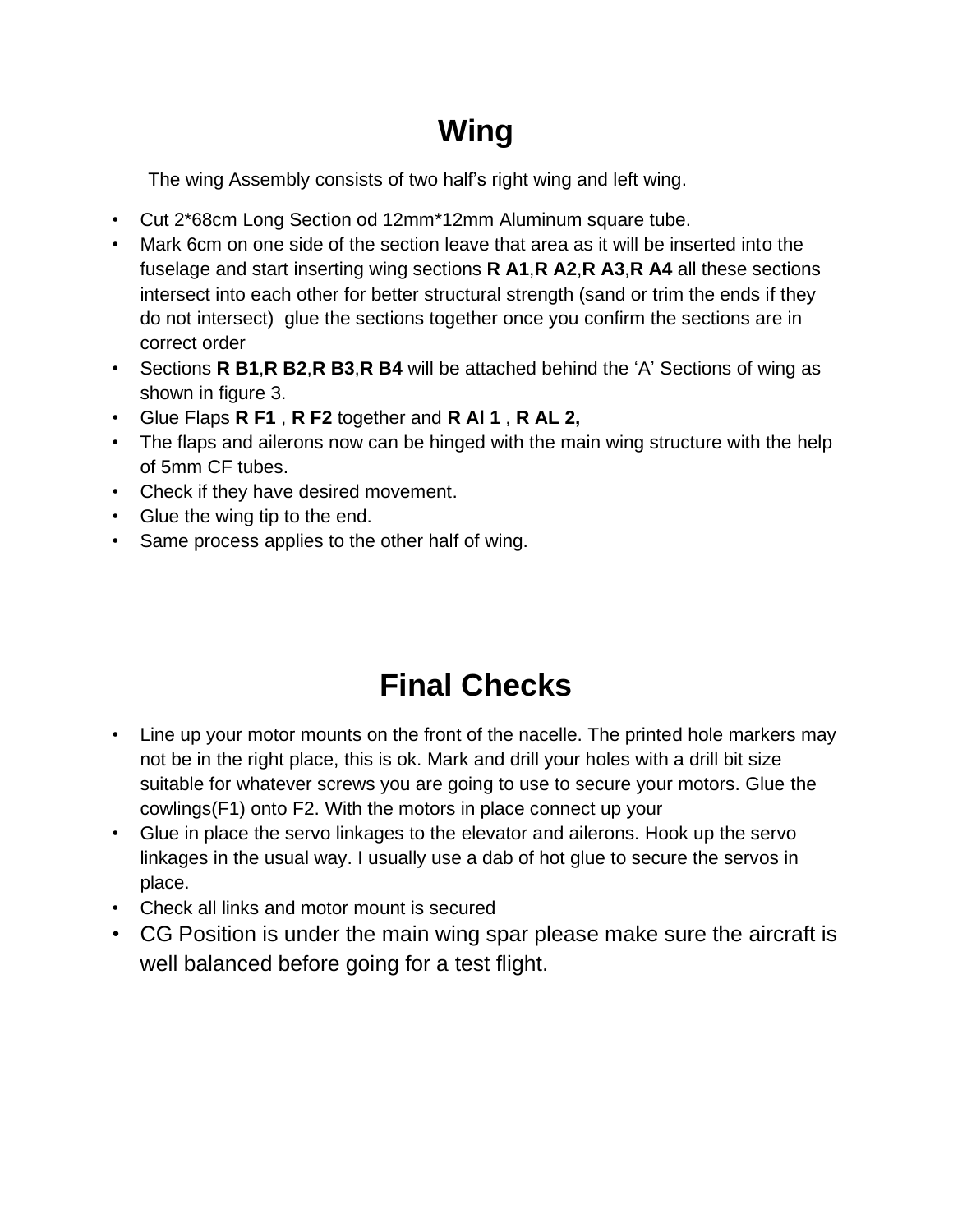# CURA COMPONENT PLACEMENT

Part placement of all the important parts have been shown below rest all parts can be printed by following the same steps



*F1 Print Profile 2 Layer Height:0.12mm*



*F2 Print Profile 2 20 % Infill*



*F3 Print Profile 2*



*F4 Print Profile 2 Infill:5%*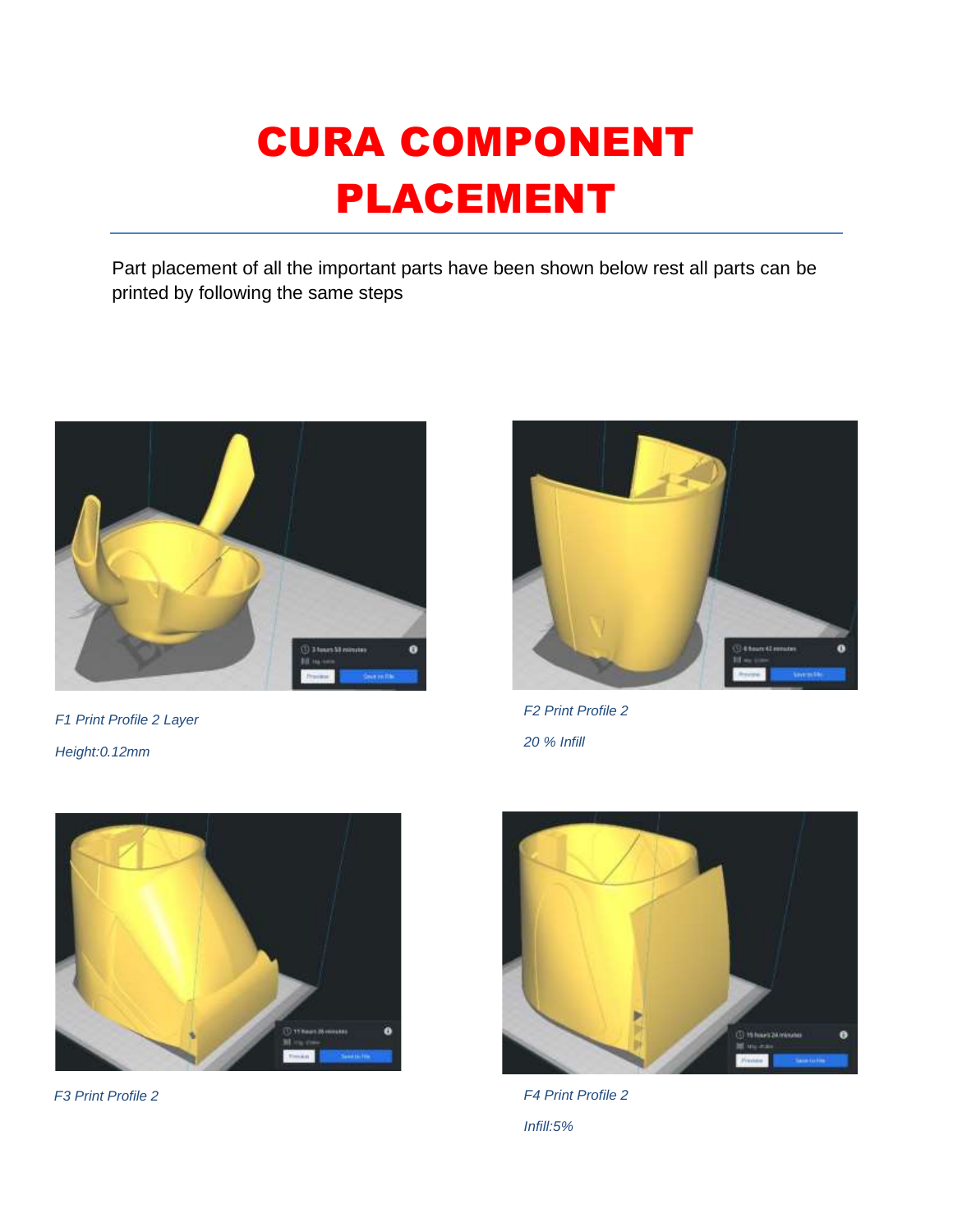





*F7 Print Profile 2*



*Horizontal Stabilizer R1&R2 Vertical Stabilizer -Support Enabled Rudder*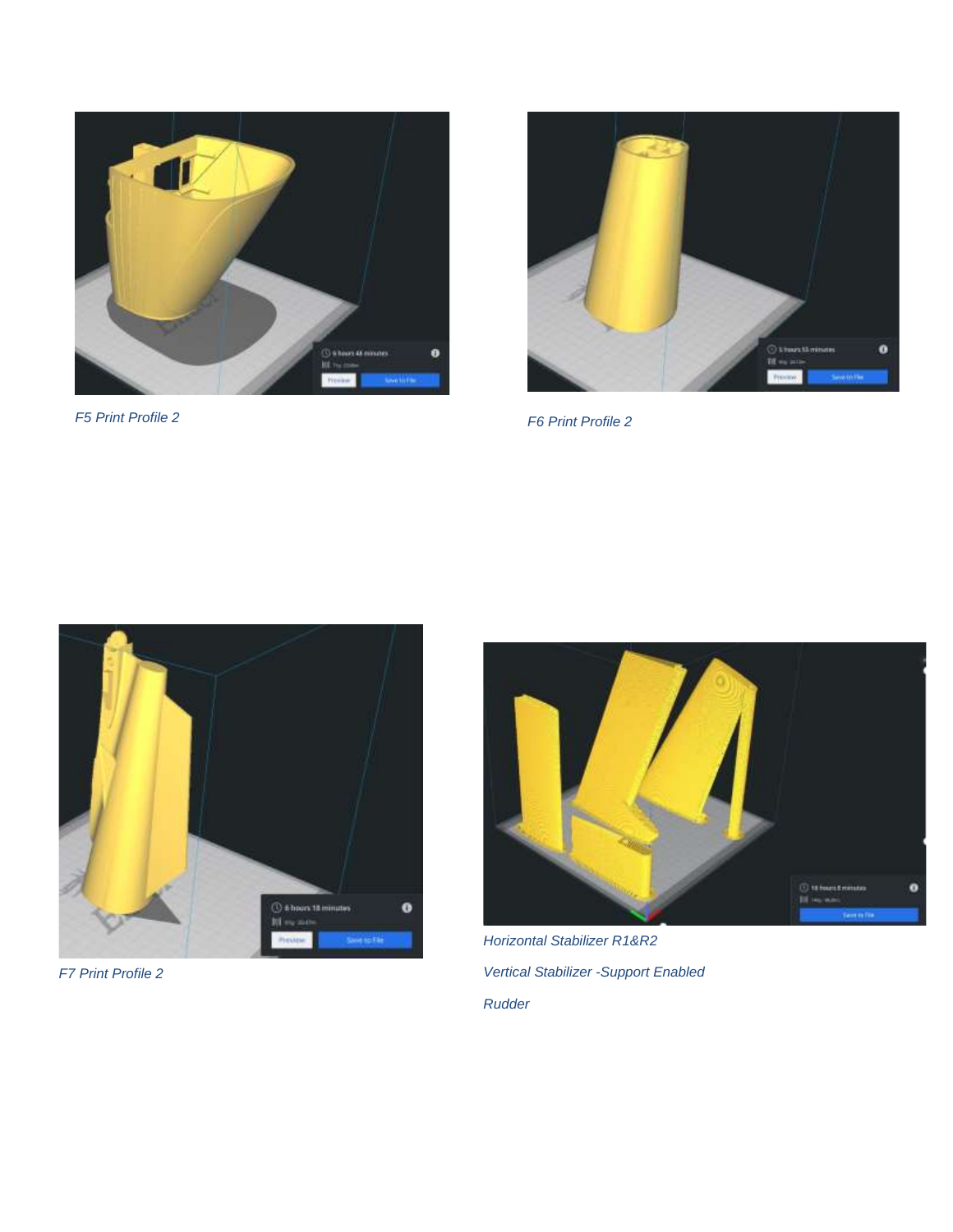

*Fin Print Profile 2*



*Support Enabled Landing Gear Print profile 2 Infill 12%*



*Wing B Sections Print Profile 2 Infill 10 % Wing tip Print Profile 2 Infill 10 %*



*Wing A1-A2-A3-A4 Sections Print Profile 1*

*An error pops-up but if you have configured the profile settings as mentioned in profile page there wont be any issues with the print.*

Note: The wing sections have a thin single wall border on top of them make sure that wall faces the upside